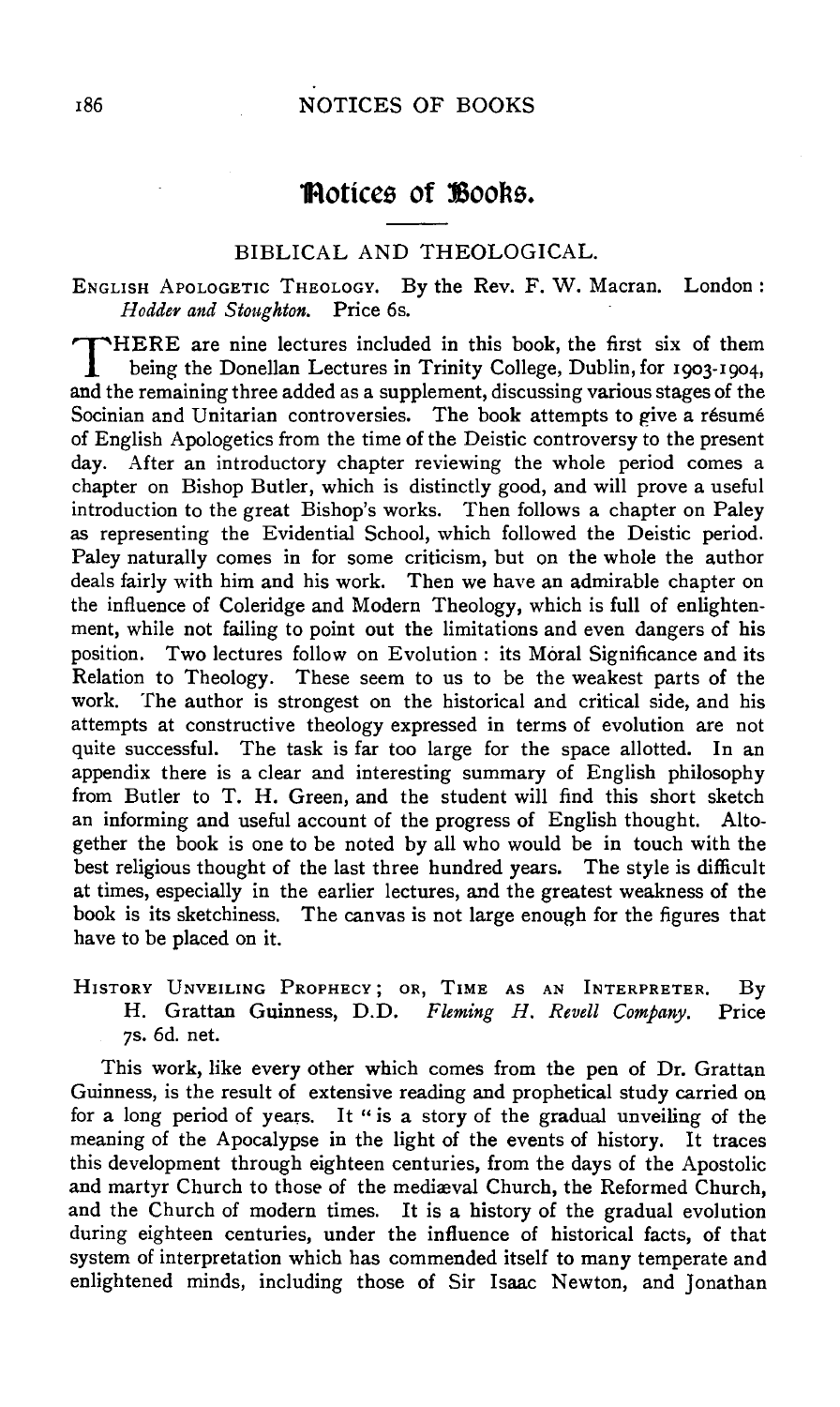Edwards in his history of Redemption, as in harmony with the Word and Providence of God." From the above it will be seen that the present volume, which is written in a clear and attractive style, is not so much an exposition as a history of the expositions given in succeeding ages of the Christian Church by those who have made the Book of the Revelation their study. The author is a strong upholder, like the late Professor Birks, Elliott, and all other writers of the historical school, of the year-day theory in prophecy. This he regards as completely established by the astronomical and cyclical character of the prophetic periods, notably of the time, times and a half, or r,26o days of Daniel and St. John, which, reckoned as years, forms a complete soli-lunar cycle; while the same thing, as he shows, applies to the 2,300 of Dan. viii. 14, and especially to the 1,040 days (or years) which form the difference between these two periods. The evidence he produces for this from the Swiss astonomer, M. de Cheseaux, as well as from Professor Birks, is most suggestive, as are his own remarks upon this subject ; and an author like Dr. Guinness, whose astronomical tables are in practical use in all the principal observatories in the world, and have received the confirmation and approval of so many leading astronomers, has a right surely to speak with authority upon such a point. Apart, too, from the prophetical aspect of the question, it is at least refreshing in days when so many are seeking to array science against Holy Scripture, to find such professional and mathematical authority brought forward to establish the strict scientific accuracy of the revelations granted to Daniel and St. John. As might be expected, Elliott's " Horæ Apocalypticæ" is much referred to and quoted from. Whereas, however, the last edition of Elliott's work was written in 1861, Dr. Guinness bas the advantage of being able to review the events of the last forty-three or forty-four years as well as those now taking place with regard to the Jews. Elliott wrote in 1861: "Some signs are still wanting, especially the nongathering as yet of the Jews to Palestine, and predicted troubles consequent." "Now," says Dr. Guinness, "we behold the commencement of the Jewish restoration so long foretold, and its commencement at the time indicated ages ago in the prophetic word." He then gives a most interesting account of the Jewish renaissance of modern days and of the progress of the Zionist movement, showing how the course of events is proceeding along the lines laid down in prophecy. The book is a valuable contribution to prophetic literature, and should be carefully read by every student of sacred prophecy, and, indeed by all who see in fulfilled prophecy one of the most remarkable branches of Christian evidence.

THE APPEAL oF THE CHURCH OF ENGLAND. An Examination of our Principles and Positions in the Light of History. By Arthur Galton. With a Preface by Henry Wace, D.D. London: *Dover Street Book Store.* Price 2s. net.

This book is an elucidation and extension of Jewel's appeal to the first six centuries as the standard, subject to Scripture, of belief and practice. Mr. Galton has no difficulty in showing the genuinely consistent tradition of the Reformed Church of England. The relation of the Church to Scripture is explained, and the fallacies of those who assert the supremacy of the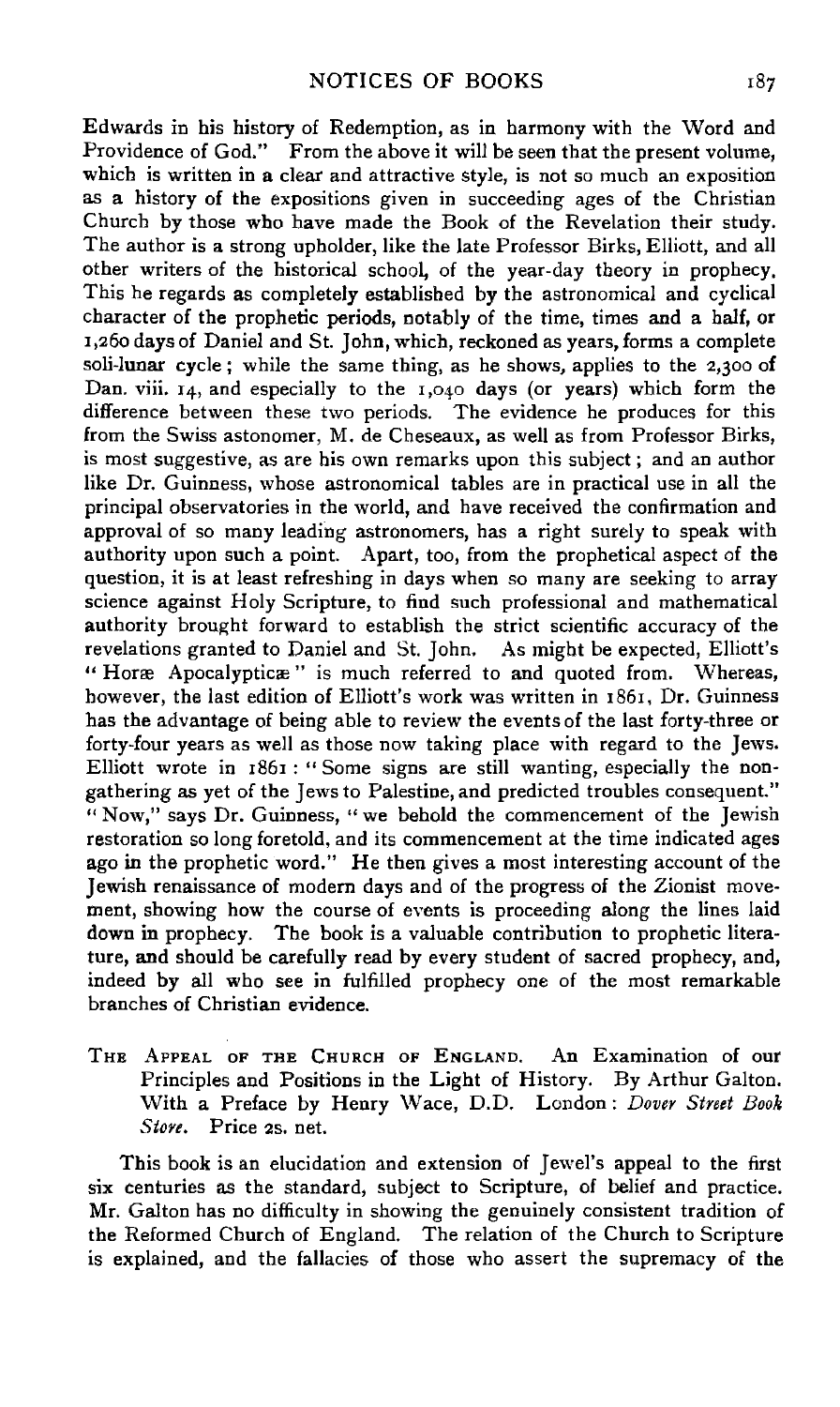### 188 NOTICES OF BOOKS

Church over the Bible are convincingly pointed out. The discussion of the Anglican position as against Rome is very effectively done, and there is much that will prove of service in meeting Roman claims. Not the least valuable part of the essay is the proof of the great differences between the older Anglican High Churchmen and the leaders of the Tractarian School. Quite apart from the precise question of Dean Wace's appeal, the book is a useful contribution to some of the greatest ecclesiastical problems of to-day.

AN APPEAL FROM THE TWENTIETH CENTURY TO THE SIXTEENTH AND SEVENTEENTH CENTURIES. By Frederick Meyrick. London: *Dover Street Book Store.* Price IS.

Canon Meyrick makes an appeal in this little book to the authorities of our Church in the sixteenth and seventeenth centuries as to whether the medievalists can justify themselves in respect to their characteristic beliefs and ceremonial. His task is an easy one, for there is no difficulty whatever in showing that medievalist demands have no justification in the Anglican Church of the sixteenth and seventeenth centuries. Canon Meyrick has provided a bandy and valuable series of extracts from leading divines of the Reformed Church, and we are glad to commend this little volume to "all sober, peaceful, and truly conscientious sons of the Church of England."

THE GoAL OF THE UNIVERSE. By S. W. Koelle. London: Elliot *Stock.*  Price 3s. 6d.

A cheap edition of a book which has already attracted some attention. The thesis is what is usually known as Universalism, that the purpose of our Lord's Incarnation is the redemption and salvation of the world in its widest and most exclusive sense. While we cannot agree with the author's main position, which we regard as one-sided and overlooking some of the main factors of the problem, we readily recognise the earnest and reverent spirit in which the subject is treated, the ease and lucidity of the style, and the frequent suggestiveness of his interpretations.

STUDIES IN THE CHARACTER OF CHRIST. By Charles Henry Robinson. London: Longmans, Green and Co. Price 3s. 6d. net.

A new and revised edition. The book commences with a delineation of the character of Christ, in which His uniqueness is used as an argument for Christianity. Then follows a consideration of some objections to this argument, and the book closes with a discussion of the relation of Christ to the world, with special reference to the future of mankind. The author is at his best in the first part in depicting and arguing from the character of our Lord. He does not seem to us so successful in meeting the objections, because of his too concessive spirit. Difficulties are not to be met by ignoring great sections of the New Testament teaching for the purpose of concentrating attention on other aspects. The view of the Atonement is entirely inadequate, and by its inadequacy becomes erroneous. The author fails entirely to account for some of the essential elements of Apostolic teaching. Because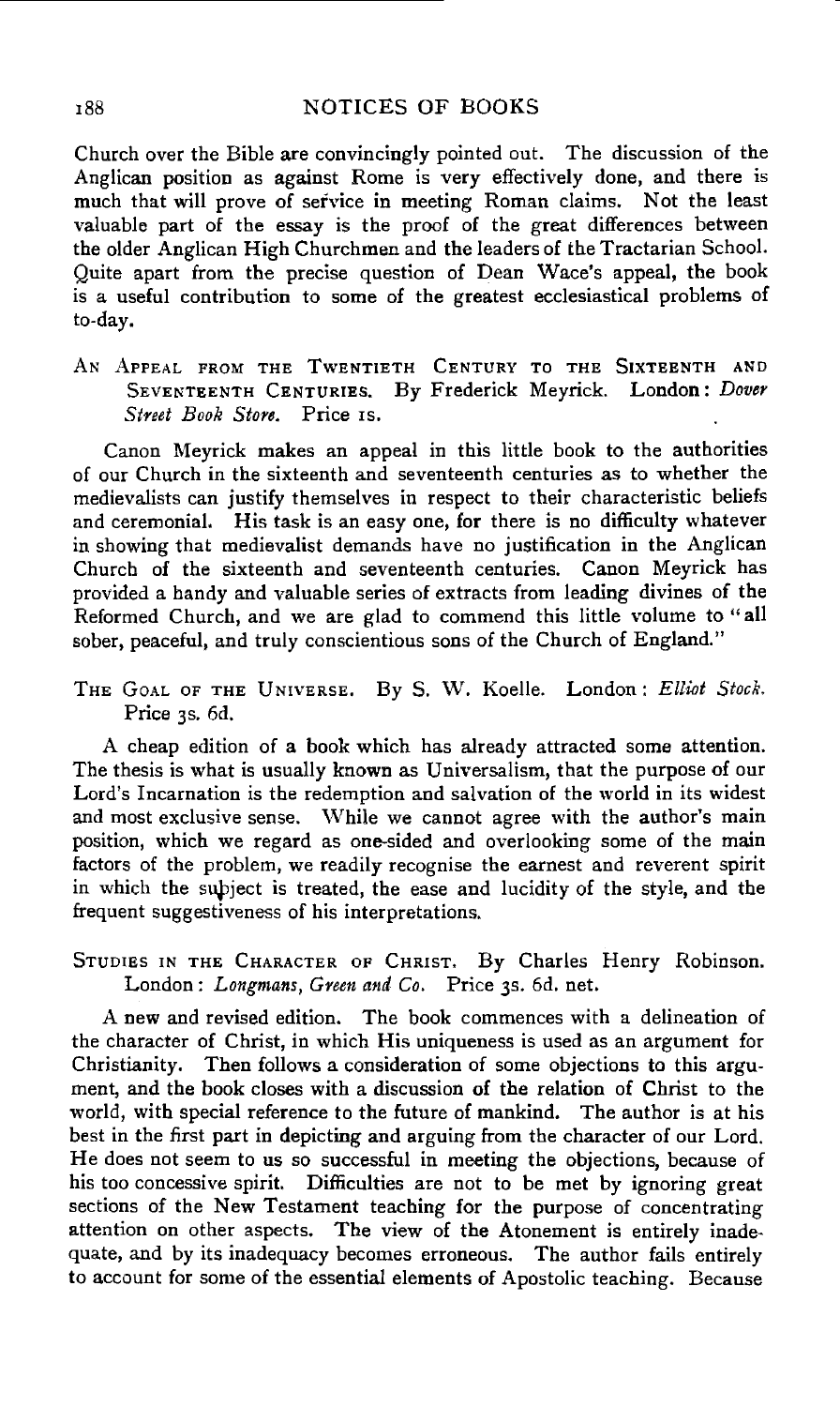men have over-emphasized the substitutionary view we are not to deny it altogether; and to say, as Canon Robinson does, that our Lord's death was not in some senses unique, is to give a wrong impression by taking a one-sided view. We breathe a truer and ampler air in the concluding chapters, where the picture of "The Christ that is to be" is truly inspiring and satisfying. Nothing could be better than this part of the discussion. The book is therefore necessarily unequal. It is best where it affirms and weakest where it denies. Its weakness lies in the too great tendency to separate our Lord's character from His atonement, and His example from His redemption. It is only by the careful balancing and correlation of these that we get the full New Testament truth. On its positive side, and with special reference to its title, the book is distinctly able, fresh, and vigorous, full of sympathy with men's difficulties, and on this account likely to be of real service.

#### HUMAN NATURE A REVELATION OF THE DIVINE. Robinson. London : *Longmans, GYeen and Co.*  Price 3s. 6d. net. By Charles Henry

A reissue of a work published a few years ago. The first part deals with Old Testament criticism, the second with certain studies in worship. In the former part the position of modern criticism is frankly taken, and an attempt is made to give an account of the assured results accruing from a consensus of modern criticism. The treatment suggests very little else than a summary of the views of Robertson Smith, Wellhausen, and George Adam Smith. It does not show any real traces of the author having given direct attention to the essential positions of the traditional side. He seems to have been content to reproduce the work of the scholars now mentioned. The result is a curious mixture. On the one hand he gives the authority of Christ as the main reason for the acceptance of' the Old Testament by Christians, and yet this is regarded as quite consistent with a treatment of the Old Testament which is far removed from our Lord's view of it. This is surely taking away with one hand what he gives with the other. It is also suggested what a boon it would be if a new Old Testament could be printed commencing with Amos, and how misleading it is to have it start as at present with Genesis i. In the discussion of inspiration and the proofs of authority, nothing is made of prophecy or of the definitely Messianic character of the Old Testament. God's revelation is regarded as proceeding along the lines of natura} evolution. The whole treatment of the book is very unsatisfactory and perplexing; and as for confirming faith in the Old Testament, it does just the opposite, and makes the Old Testament harder to accept than ever. We read the former book by this author with great interest and no little profit, and came to this one with great expectations, only to find ourselves sadly disappointed. The latter portion of the book is mainly devotional, and deals with the structure and purpose of our offices of Morning and Evening Prayer. While it is full of earnestness, there is nothing especially striking or fresh. We have devoted more space to this book than its size warrants, because of the prominent position of the author in connection with a well-known missionary society. We can only express our deep regret at teaching so far removed from our Lord's view of the Old Testament.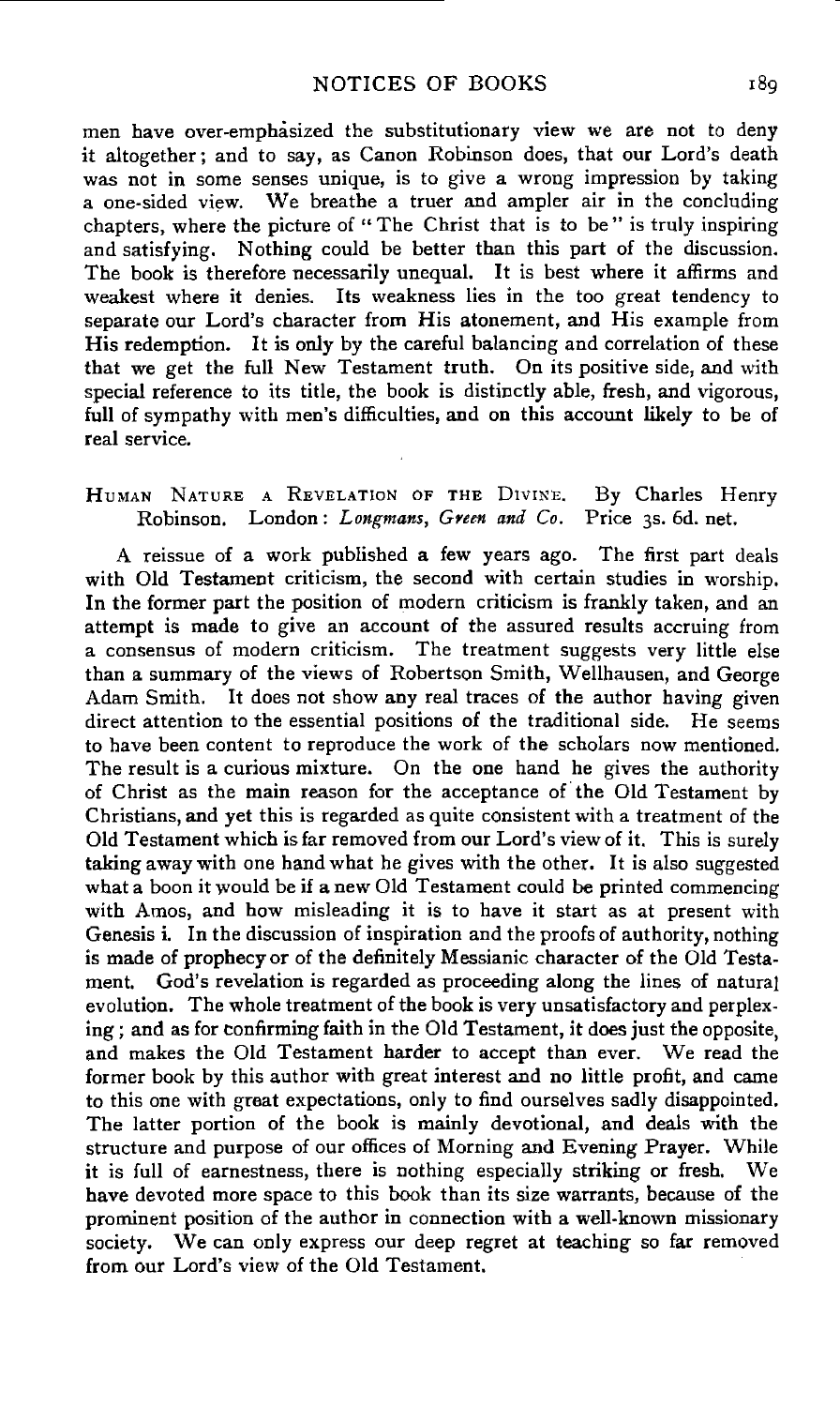## THE CRISES OF THE CHRIST. By G. Campbell Morgan, D.D. London: *Hodder and Stoughton.* Price 3s. 6d.

The subject of this popular edition is the redemptive work of Christ. It comprises 400 clearly-printed pages by an eminent Congregational minister. The title strikes us as neither attractive nor lucid, but the substance of the book is good. The note of the evangel here delivered is in accordance with spiritual teaching and preaching. The book embodies addresses which are cast in the nature of studies in the life of Christ. Between the first chapter on "The Ruin of the Race," and the last, on "The Redemption of the Race," there are seven subjects dealt with in what the author calls "books." These are the Birth, the Baptism, the Temptation, the Transfiguration, the Crucifixion, the Resurrection, the Ascension. It is these seven topics which the author means by the term "crises." His object is to enlarge on the prominent points of our Lord's redemptive work, " rather than the processes " by which the central facts were reached. In so doing he deals with that life more particularly in regard to what Mr. Ruskin termed "not the natural, but the won life." He asserts that the "Incarnation prepares for Atonement," that the sufferings of Christ were 'vicarious," "expiatory," "atoning." All this is amplified by figure, illustration, quotation, and appeal, and that, too, in a manner which leads us to think that Bible-class teachers and students in their study of the Gospel record may consult this book with advantage, especially as there is a subject-index at the end. Whether anything is gained by using such terms as "crises," "distanced," " resultant," and so forth, and by rather veiling a chapter on the Death upon the Cross with a heading "The Kingly Exodus," is perhaps a matter of choice; but florid or obscure headings may be regarded as minor points where the author's object is plainly to unfold the redeeming work of our Lord and Saviour Jesus Christ.

THE CHAIR oF ST. PETER. By H. Forbes \Vitherby. London: *Elliot Stock.*  Price 2s.

The story of the well-known chair of St. Peter at St. Peter's, Rome, traced from earliest days and illustrated with a number of photographs. Protestant lessons are taught, and the essentially pagan character of the chair and its present use are clearly shown. This is a book well worth notice and study.

QuESTIONS oF THE HouR. By the Rev. David Mullan. London: *]arrold and Sons.* Price 2s. 6d.

The author has a burden upon his heart. He is profoundly convinced that the failure of the churches in regard to great public interests and responsibilities is due mainly to "our failure to give that due recognition to the supernatural which not only our deepest instincts demand, but which is warranted and authorized by the Holy Scriptures." Writing from the standpoint of an Irishman, the first three\_ chapters deal with the religious situation in Ireland. Then follow chapters on the Supernatural, the Work of the Evangelist, the Work of the Teacher, and various aspects of Revival, and on all these, as well as the other topics contained in the book, the author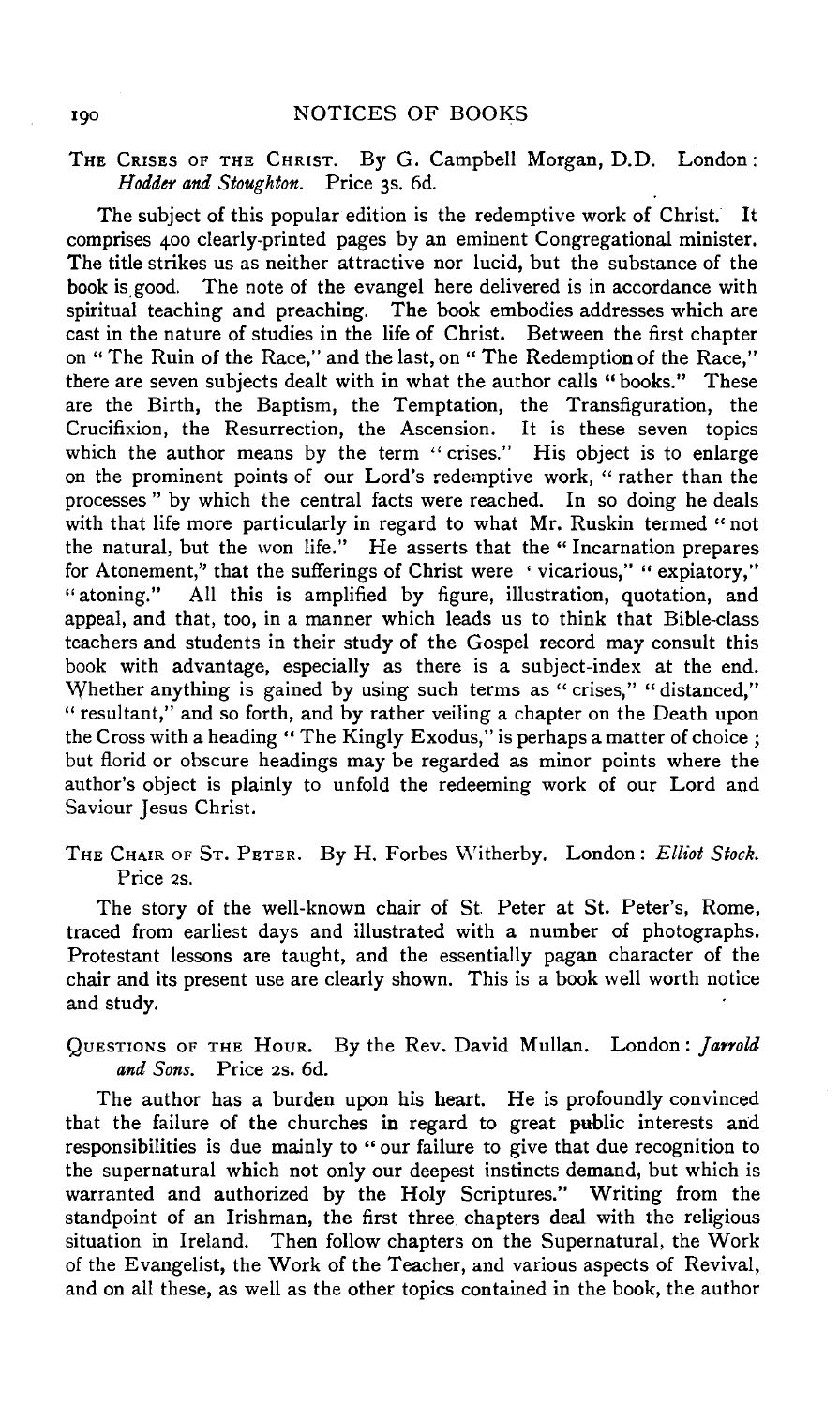writes earnestly and usefully. We are unable to accept his explanation of the baptism of the Holy Spirit, though perhaps our difference may be largely one of expression. Nor are we prepared to endorse his view of the crucial importance of St. Matthew iii., but his intense earnestness and genuinely spiritual and practical aim are undoubted and admirable, and the book will provide every reader with food for thought and inspiration to action.

### PAROCHIAL AND HOMILETIC.

THE OPPORTUNITY OF THE CHURCH OF ENGLAND. By Cosmo Gordon Lang, D.D. London: *Longmans, Green and Co.* Price: cloth, 3s. 6d. net ; paper, 2s. 6d. net.

In these lectures, delivered in the Cambridge Divinity School in 1904, the Bishop wisely limited himself to the consideration of two difficulties and how they are to be met. " First, the dissolution of definite faith and custom in religion; and secondly, the indifference towards religion of the great masses of the people." The result is a successful and valuable book full of wise counsel, based on varied personal experience as a parochial clergyman and a Bishop. Among the special points are the emphasis placed on teaching, the strong insistence on preaching, and, in order to these, the absolute necessity of reading. The Bishop points out with great force that no organization, however strong or complete, can make up for the intellectual and spiritual equipment for the ministry. At the same time, methods of work, such as men's services, clubs, and other special efforts, all receive attention, and on each Dr. Lang has much to say that is wise and fruitful. Occasionally we notice a tendency to identify the Church of Christ with the Church of England, and the advice on biblical criticism is vague and indefinite where it is not positively unsatisfactory. The Bishop's views on the Sacraments and on Confession are not ours, nor, with all respect, do we think them warranted by the Prayer-Book. Apart from these, to us, serious weaknesses, the book will do nothing but good, and we are thankful that the Cambridge undergraduates should have had the opportunity of listening to so much wise, earnest, and statesmanlike advice. The author's close grip with the realities of East End work is very refreshing to see. When will some " pious founder " make it possible to have a similar series of lectures in the Divinity School at Oxford?

THE CHURCH PuLPIT YEAR-BooK. London: *]. Nisbet and Co., Ltd.* Price 2s. net.

A series of sermons or outlines for each Sunday and Holy Day of the present year. The preface states that former issues have "proved a real boon to thousands of overworked clergy, in affording them some assistance in the preparation of their sermons." This will give an idea of the purpose of the book. We cannot say that we are enamoured of help of this kind. It is apt to be a "crutch" which ought not to be needed. If used with extreme care a busy man will find much suggestion in these pages, but it would be somewhat awkward if a number of clergymen in the same neighbourhood used these sermons.